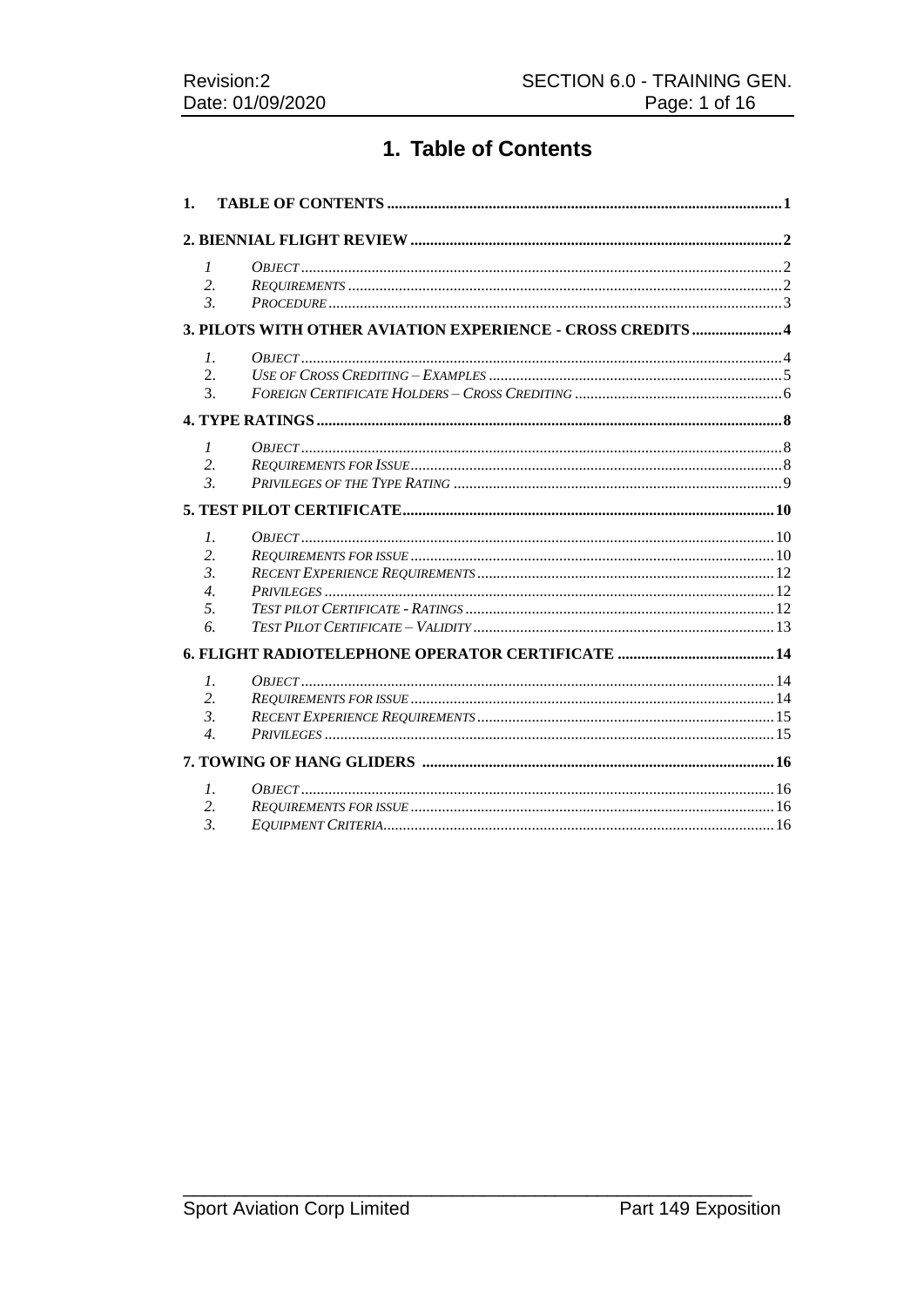### **2. Biennial Flight Review**

### *1 Object*

The object of this section is to specify:

- (i) the requirements for the Biennial Flight Review.
- (ii) who can carry out the Biennial Flight Review.

## *2. Requirements*

(a) Holders of pilot certificates issued by SAC shall not exercise the privileges of that certificate for longer than 2 years from the date of the issue or renewal flight test for that certificate unless the holder has, in accordance with paragraph (b), successfully completed a flight review within the immediately preceding 2 years, and a record to that effect in the form required by paragraph (c) has been endorsed in the holders logbook.

A BFR may be conducted up to 60 days prior to the expiry date and issued for 2 years from the existing expiry date.

- (b) A Biennial Flight Review (BFR) shall be conducted by an appropriately qualified flight instructor and shall consist of:
	- (i) A review of the current general operating and flight rules applicable to the use of the certificate under review, with particular emphasis upon applicable changes introduced within the immediately preceding 2 year period; and
	- (ii) A written refresher exam covering the aircraft's limitations, performance, weight and balance; and
	- (iii) flight instruction to review those manoeuvres and procedures applicable to the use of the certificate under review.
- (c) When a flight instructor is satisfied that a flight review has been successfully completed, the flight instructor shall certify the pilot's logbook to that effect.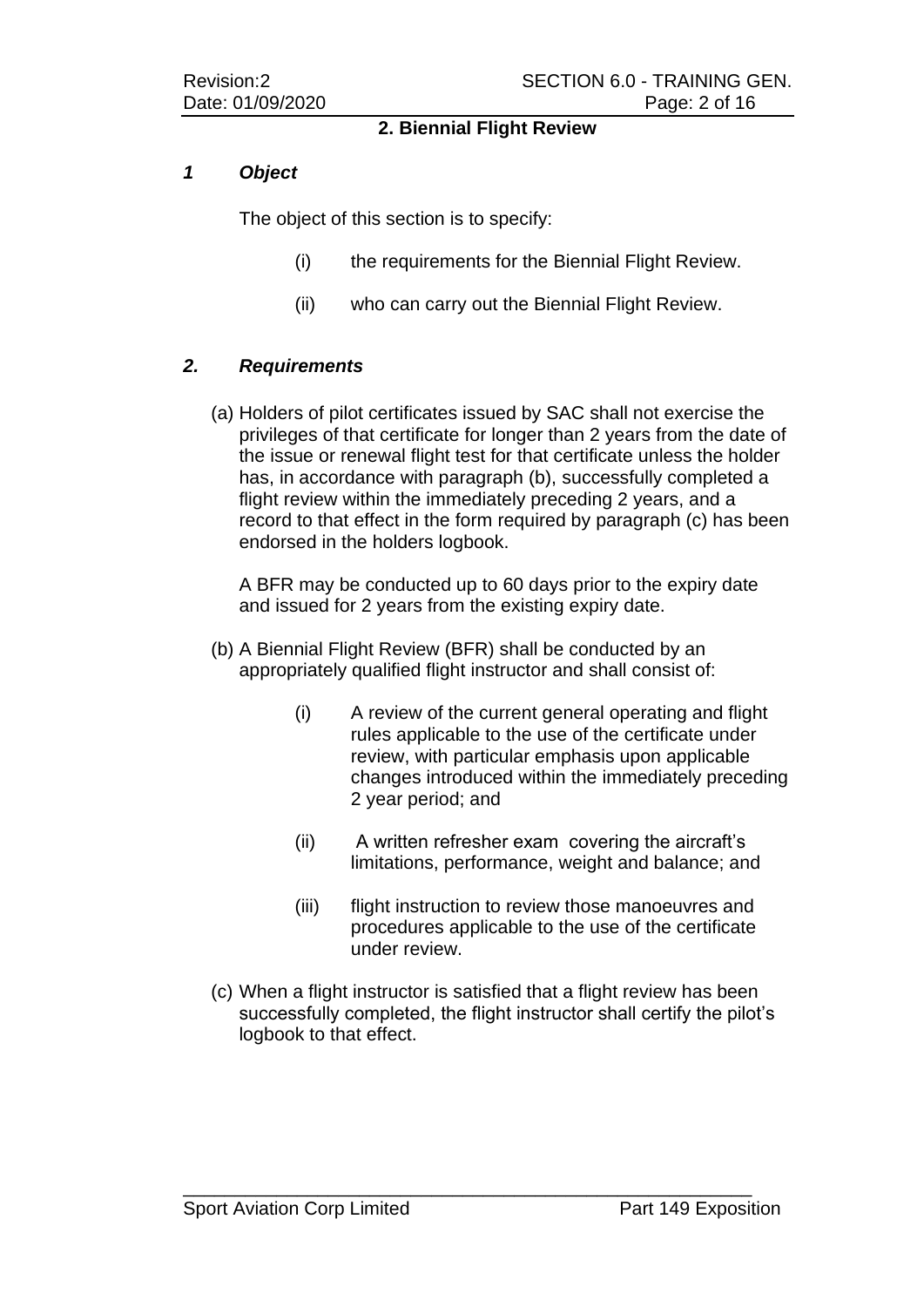## *3. Procedure*

- (a) When a Biennial Flight Review is due, the person holding the flight certificate shall contact a flight instructor and request a Biennial Flight Review.
- (b) The instructor shall carry out the Biennial Flight Review in accordance with para 2, certifying the pilot's logbook, and enter the results into SAC Form 8.4 before returning the signed form to the Secretary/Administrator.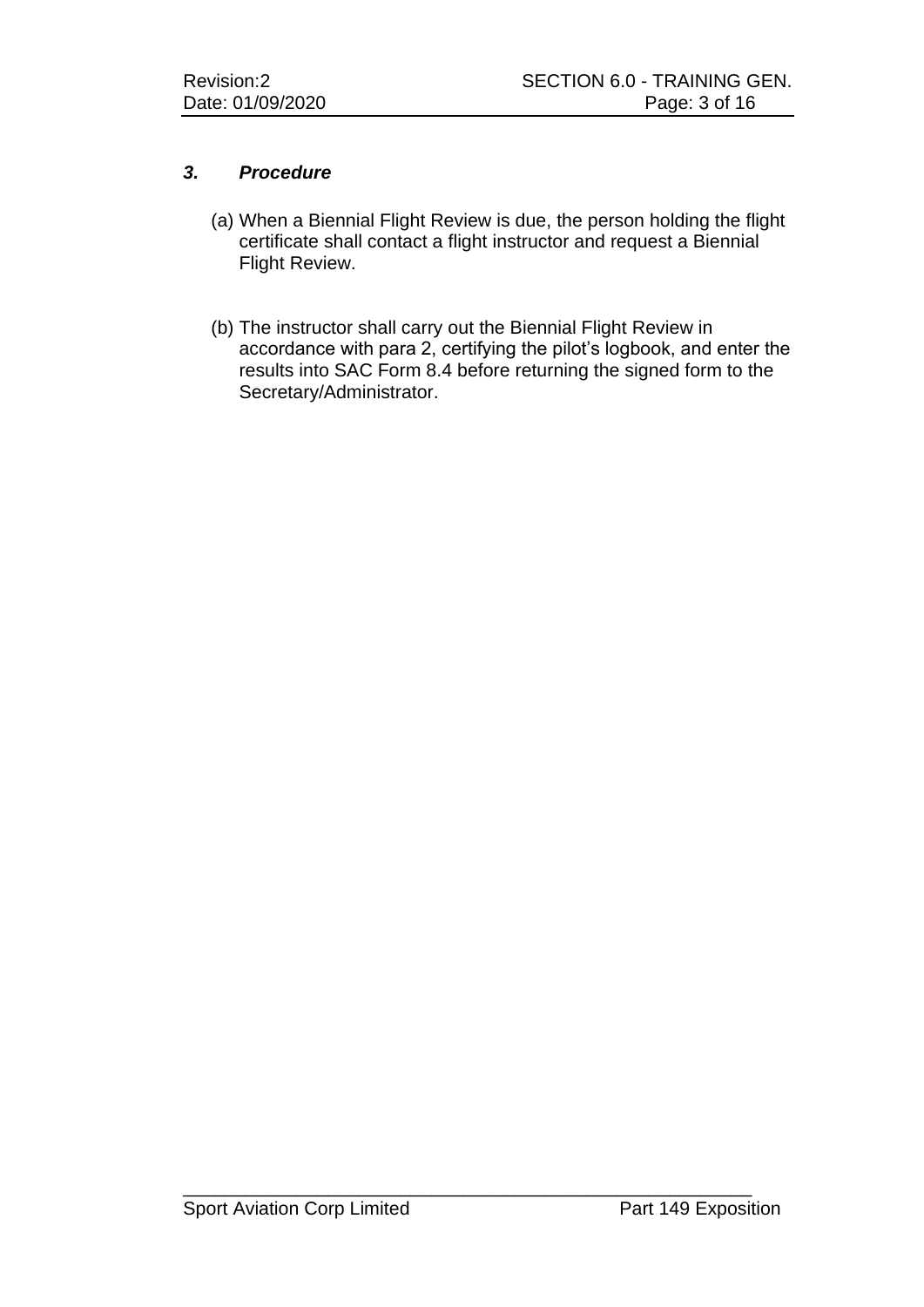## **3. Pilots with Other Aviation Experience - Cross Credits**

### *1. Object*

- (a) To enable persons holding, or who have held, other aviation Pilots' Licences or Certificates to gain a Pilot Certificate issued by SAC, a degree of recognition for past experience is available.
- (b) Past experience can be cross-credited for certificates with passenger ratings within the following maximum limits:
	- (i) Part 61 trained Students 20 hours credit.
	- (ii) Persons having an invalid part 61 Flight Crew Licence:
		- Licence invalid more than 2 years 25 hours credit.
		- Licence invalid less than 2 years 30 hours credit.
	- (iii) Persons holding a current FAI Certificate for Gliding or Glider Pilot Certificate issued through a Glider Association:
		- C' Certificate or above without passenger rating 10 hours credit.
		- 'C' Certificate or above with passenger rating 15 hours credit.
	- (iv) Persons holding a current paragliding Rating PG2 issued by a Paragliding Organisation – 10 hours credit.
	- (v) Persons holding a Microlight Certificate previously issued by a Part 103 or Part 149 Organisation – all logged flight time will qualify towards issue of an equivalent certificate providing the applicant satisfactorily completes a flight test for the Certificate applied for.
	- (vi) Persons holding a current Part 61 Flight Crew Licence (PPL or above), Part 67 medical, and rating on the aircraft type – will qualify for a SAC Advanced Pilot Certificate with passenger endorsement after showing evidence of a current BFR, a brief on Part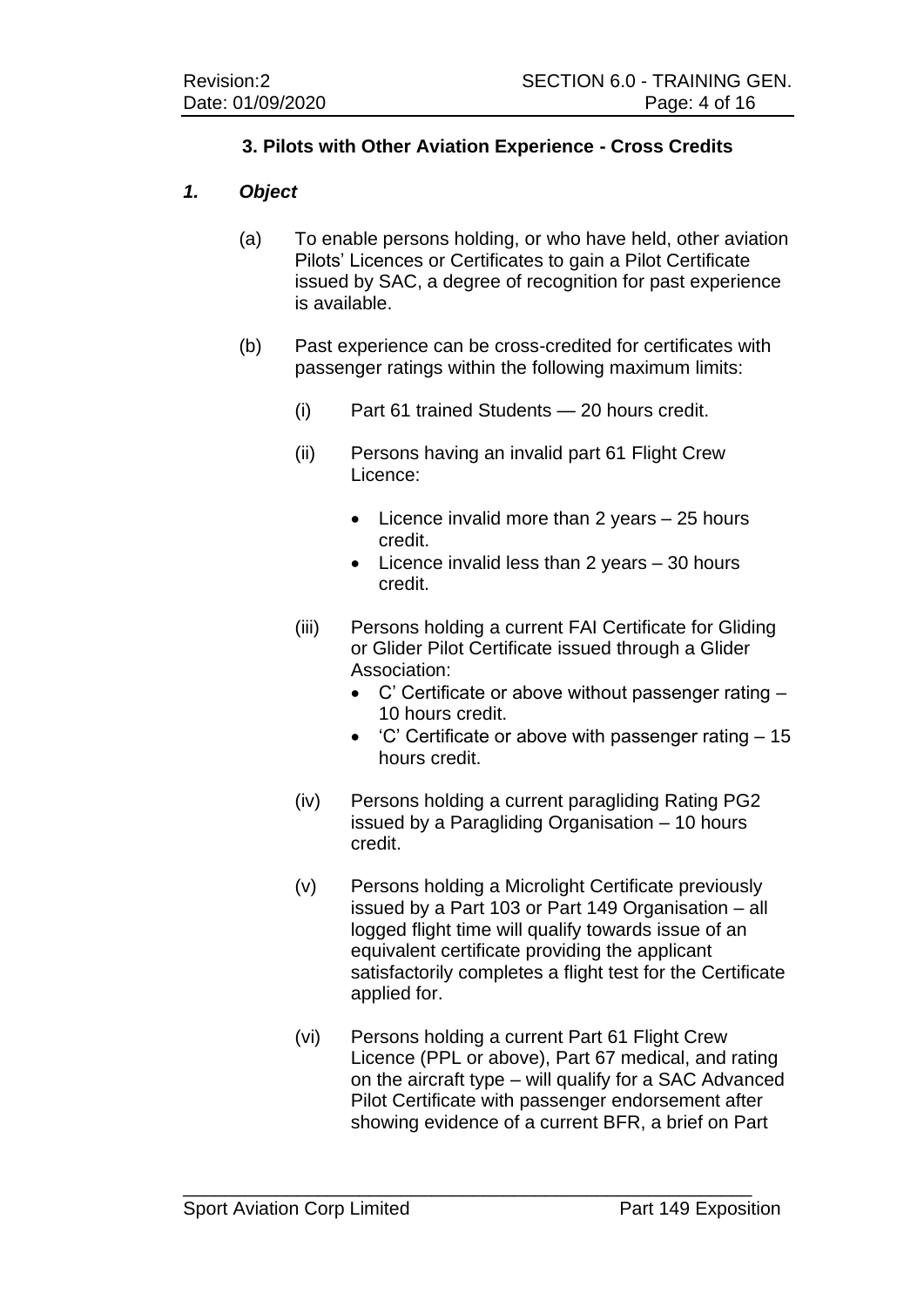103 microlight rules and 2 hrs PIC before carrying a passenger.

**Notes:** A person holding a Part 61 Flight Crew Licence (PPL or above), Part 67 medical, and rated on the aircraft must be a member of a Microlight organisation (SAC) if the rating on the Microlight was issued by a SAC Microlight Instructor under part 103.

A pilot shall not carry another person in a microlight aircraft unless the pilot has been authorised by a microlight organisation to do so –(103.159)(1).

## *2. Use of Cross Crediting – Examples to Advanced / Pass Cert*

- (a) Part 61 trained Student with 10 Hours Requirement: 35 Hrs Credit of 10 Hours S.P.L. 25 Hours Microlight Req (Must complete Cross Country syllabus) 35 Hours Minimum for Advanced Cert. Passenger Rating (Requires 35 hours PIC minimum flight experience).
- (b) Part 61 trained Student with 15 Hours Requirement: 35 Hours Credit of 15 Hours S.P.L. 20 Hours Microlight (Must complete Cross Country syllabus) 35 Hours Minimum for Advanced Cert.. Passenger Rating (Requires 35 hours PIC minimum flight experience).
- (c) Part 61 trained Student with 30 Hours Requirement: 35 Hours Credit of 20 Hours S.P.L. 15 Hours Microlight (Must include Cross Country syllabus) 35 Hours Minimum for Advanced Cert. Passenger Rating (Requires 35 hours PIC minimum flight experience).
- (d) P.P.L Invalid for 3 Years Requirement Credit of 25 Hours P.P.L. 10 Hours Microlight, Includes a type rating, Stage 3 dual navigation exercise, BFR and 2 hours solo before passenger rating,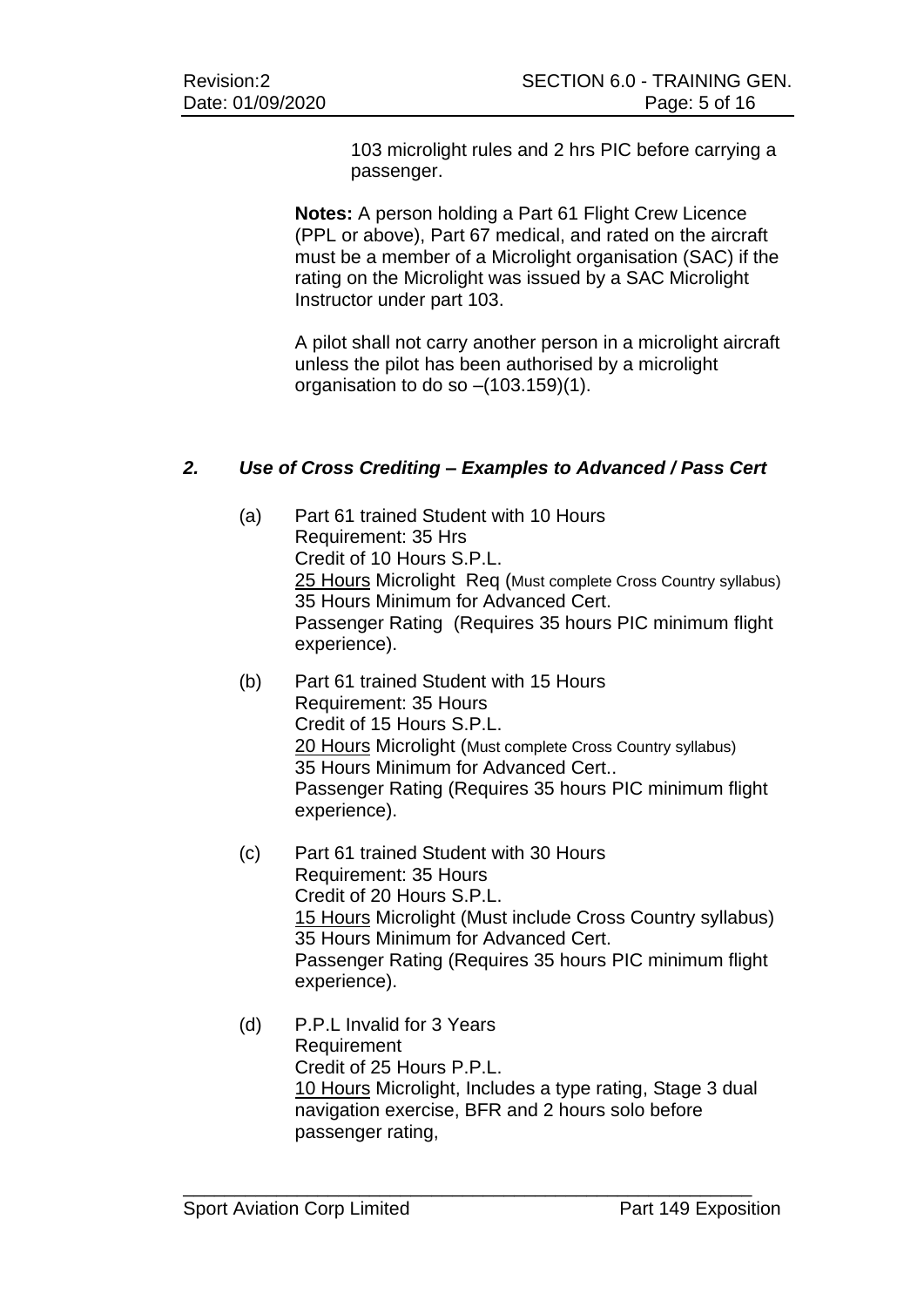Passenger Rating (Requires 35 hours PIC minimum flight experience).

(e) P.P.L. Invalid for 1 Year Requirement: Credit of 30 Hours P.P.L.. 5 Hours Microlight, Includes a type rating, Stage 3 dual navigation exercise, BFR, and 2 hours solo before passenger rating Passenger Rating (Requires 35 hours PIC minimum flight experience).

## *3. Foreign Certificate Holders – Cross Crediting*

Persons holding Microlight (Ultralight) Pilot Certificates (Licences) issued by a foreign authority, agency or organisation may be eligible for these to be validated for flight in New Zealand or for the issue of a SAC Microlight Pilot Certificate providing they meet certain parameters.

- (a) Short Term validation is available to pilots are visitors or tourists who can produce their:
	- valid foreign pilot certificate indicating the level of attainment and privileges;
	- valid foreign medical certificate;
	- pilot's logbook.

The pilot will be required by SAC to:

- become a SAC client paying the standard fee in Section 1 Para 12;
- be briefed by a SAC instructor on Part 91 and 103 Rules pertaining to the rules of the air, the local airspace, and the operation of Microlight Aircraft in New Zealand; and
- successfully complete a Flight assessment to BFR standard with a SAC instructor.
- An appropriately qualified and experienced foreign pilot who for the purpose of test flying a new aircraft may be exempt from the BFR requirement. The SAC Operations officer will consider the application as long as they can provide proof to SAC that they are rated and current on type, have the appropriate overseas equivalent qualification and comply with all other SAC foreign pilot requirements. Passengers must not be carried by the foreign pilot until a flight test is carried out by a SAC Instructor.

\_\_\_\_\_\_\_\_\_\_\_\_\_\_\_\_\_\_\_\_\_\_\_\_\_\_\_\_\_\_\_\_\_\_\_\_\_\_\_\_\_\_\_\_\_\_\_\_\_\_\_\_\_\_\_

The SAC Instructor will then: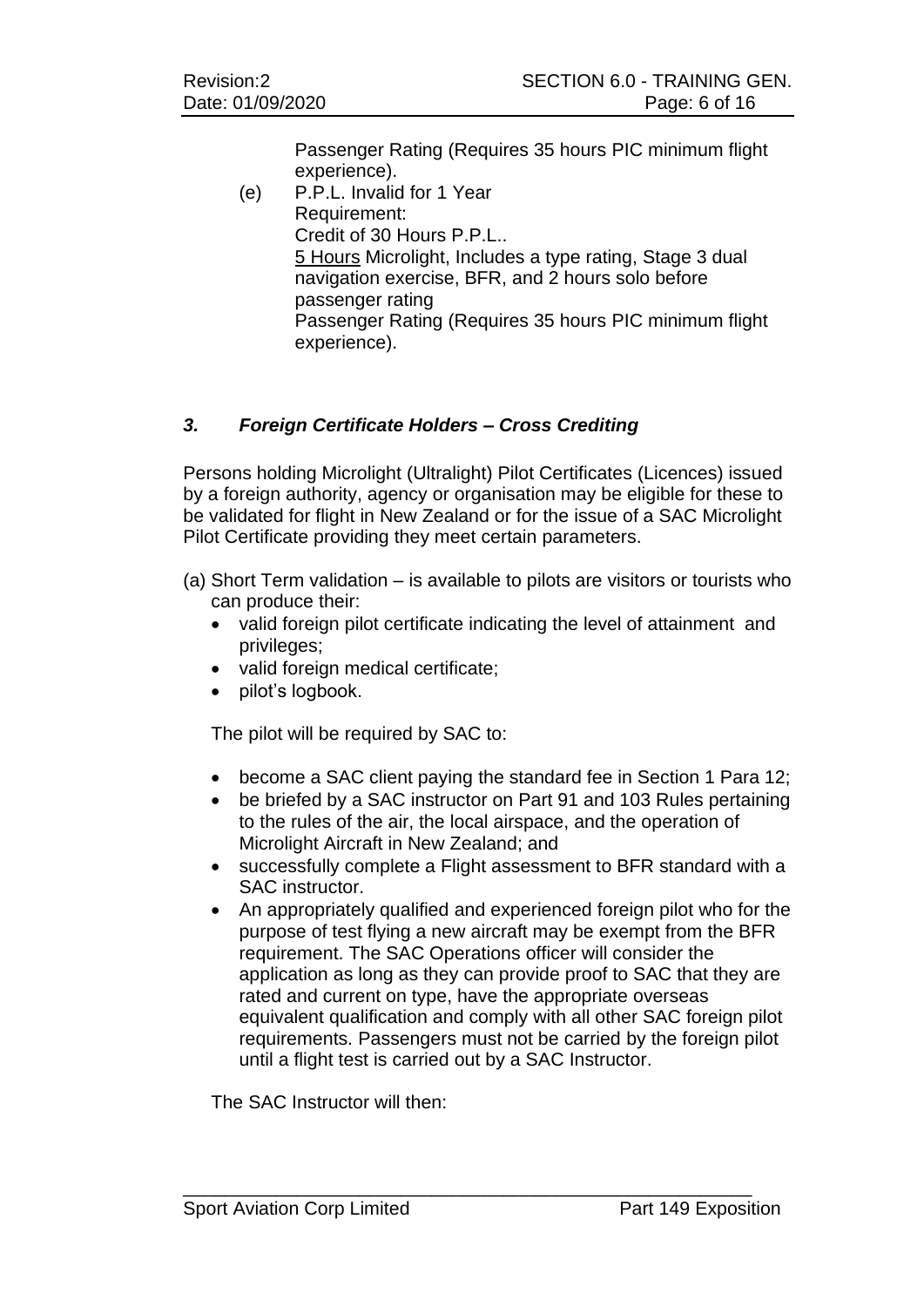- make a logbook entry giving a validation period of not more than one calendar month or the expiry date on the medical certificate whichever is the soonest; and
- forward the Client Application, fees, and competed flight assessment, copies of the foreign documentation, with comments to SAC Head Office.
- (b) Conversion of Foreign Certificates to SAC Microlight Pilot Certificates may be carried out to the following procedure providing the pilots can produce their:
	- valid foreign pilot certificate indicating the level of attainment and privileges;
	- valid foreign medical certificate;
	- pilot's Logbook.

The pilot will be required by SAC to:

- become a SAC client paying the standard fee in Section 1 Para 12;
- sit and pass the SAC Aviation Law examination; and
- present a valid SAC medical declaration and certificate; and
- successfully complete a Flight assessment with an ATO to BFR standard to the level equating with the foreign certificate.

The ATO will then:

- forward the Client Application, fees, copies of the medical declaration and certificate and foreign documents, and competed flight assessment to SAC Head Office.
- Make a recommendation as to which level within the SAC system a certificate should be issued; and
- Make a recommendation as to whether any further examination (written, oral, of flight assessment) should be carried out prior to certificate issue.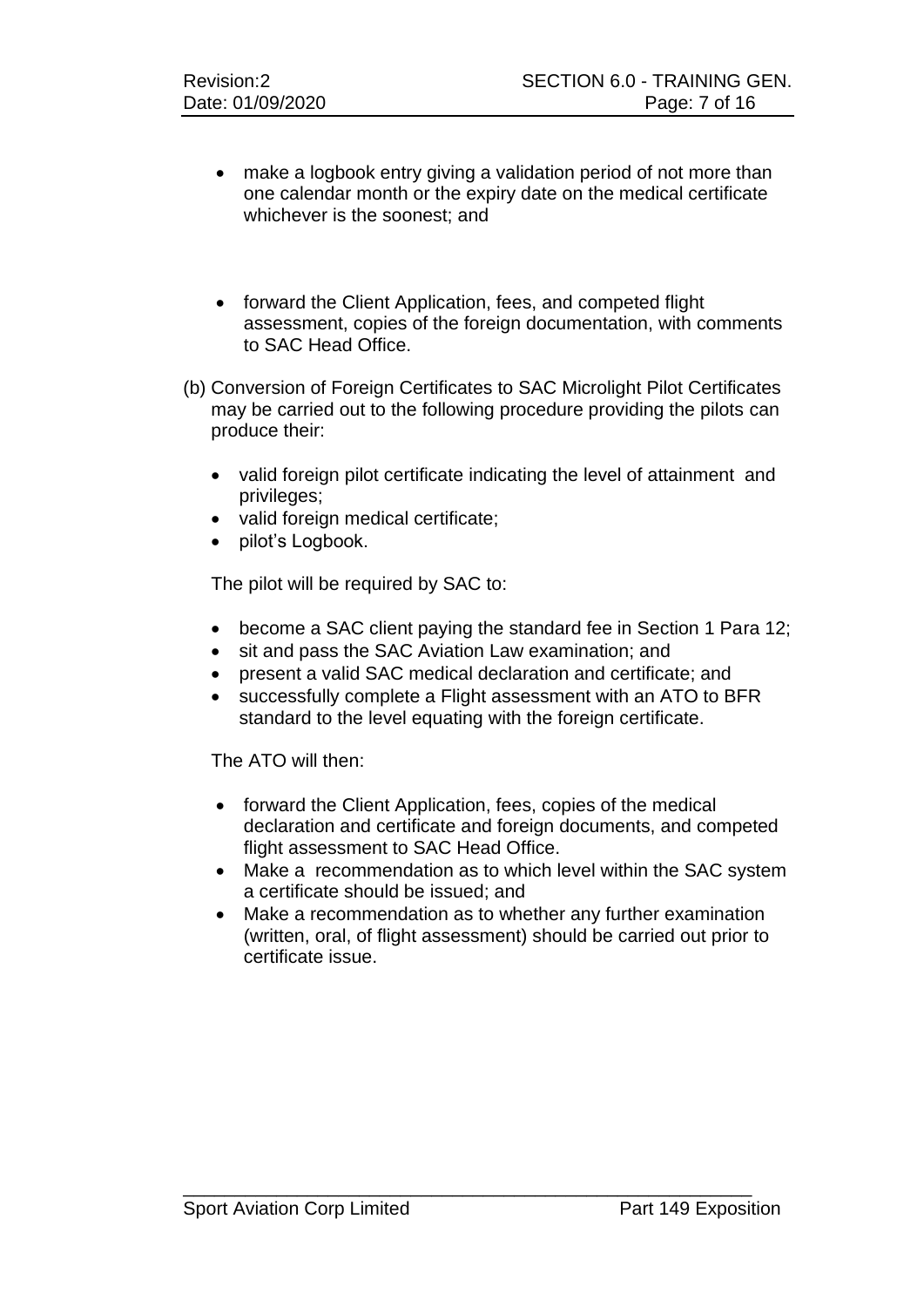## **4. Type Ratings**

### *1 Object*

The object of this section is to specify:

- (i) the requirements for issue
- (ii) the recent experience requirements
- (iii) the privileges of the Type Rating.

### *2. Requirements for Issue*

- (a) Type ratings are required for all High Performance Microlights, by type, as defined in Sec.  $1 - 5$ , Definitions.
- (b) If the High performance Microlight is the first Tail Wheel Type Rating sought, then dual instruction on tail wheel aircraft is required. A new type rating is required if the Microlight is a tail wheel version of a tricycle landing gear type on which a rating is already held.
- (c) For a new type of aircraft where a type rating has never been issued before, an ATO or microlight Instructor, holding a Test Pilot Rating, may self-rate him/herself providing he/she has satisfactorily completed a test flight programme on the aircraft type.
- (d) A full briefing and logbook endorsement is required for first Microlight flown with Variable Pitch, Constant Speed Unit Propeller, Retractable Undercarriage, Turbocharged/Supercharged Engines and Electric propulsion engines.
- (e) For issue of a type rating, an instructor with a high performance type rating in the group for which the rating is sought shall ensure that:
	- (i) A full briefing on the operating requirements and limitations of the type is carried out;
	- (ii) Satisfactory operational and technical knowledge of the aircraft type is demonstrated by oral and written examination (SAC Form 8.19);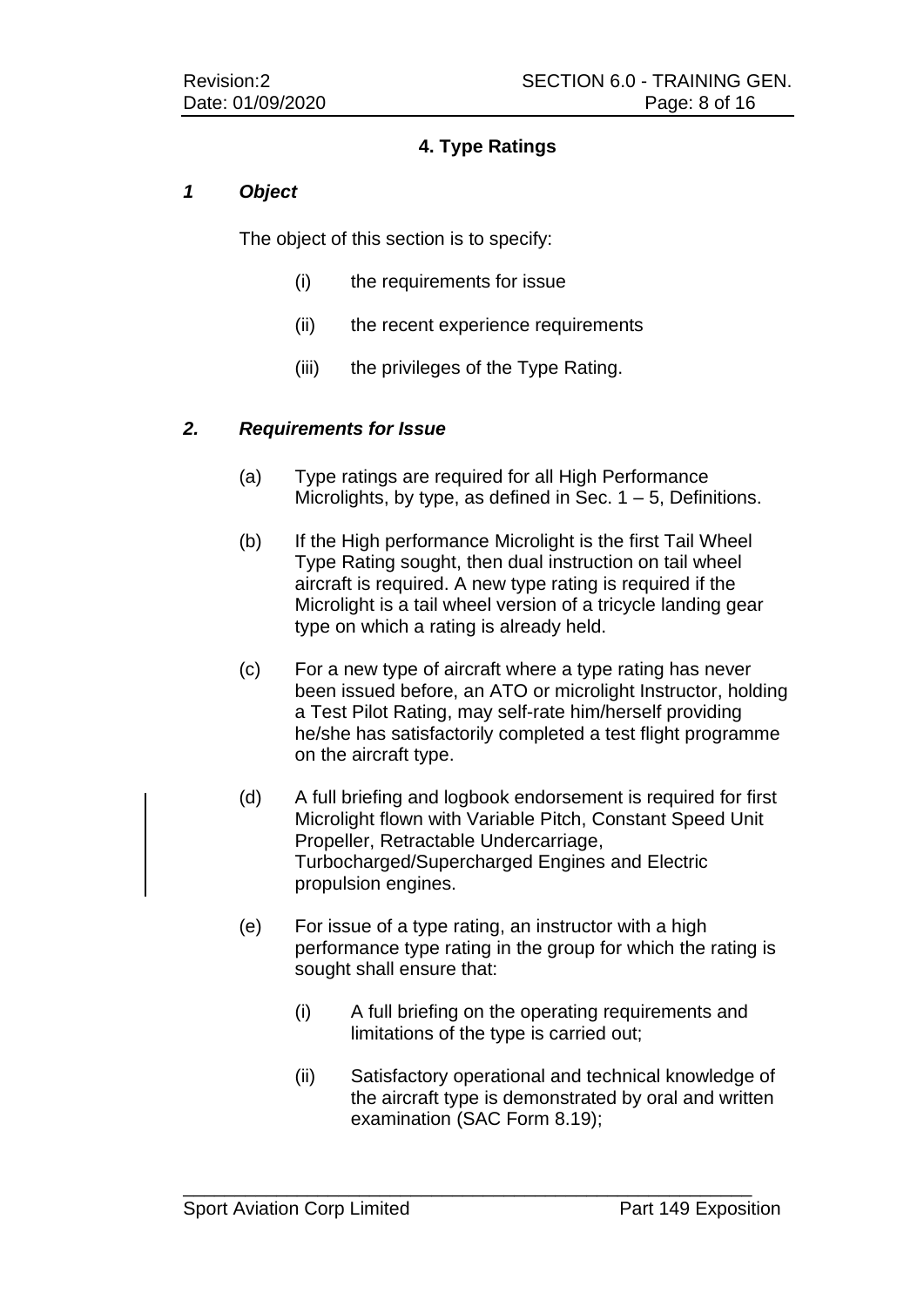- (iii) The ability to perform competently manoeuvres appropriate to the aircraft type is demonstrated;
- (iv) For Class 2 Microlights a dual check flight with an instructor with a High Performance Type Rating in the group for which the rating is sought;
- (vii) An appropriate log book endorsement is made.

### *Aircraft type rating minimum experience requirement*

Aircraft are listed in Groups as follows:

- **1. Multi-engined microlight**; initial issue 5 hours dual, 3 hours solo. Subsequent types — 1 hour dual, 1 hour solo.
- **2. Multi-engined centreline-thrust microlight**; 2 hours dual, 1 hour solo.
- **3. Single engined microlight operating on land onl**y; 1 hour dual, 1 hour solo, except that persons appointed as SAC ATOs are exempt from this experience requirement and may self rate.
- **4. Single engined microlight ski-plane**; using snow as the sole take-off and landing medium — 3 hours dual, 2 hours solo.
- **5. Single engined microlight seaplan**e; using water as the sole take-off and landing medium, initial issue — 5 hours dual, 2 hours solo. Subsequent types — 2 hours dual, 1 hour solo.

#### **Notes:**

- 1. The solo requirements are only required before carrying passengers or instructing.
- 2. With the exception of single engined microlights operating on land only, SAC ATO and Instructors must hold or have held a rating in the group under Part 61 or Part 149 before issuing a type rating.
- 3. The hourly limitations for dual shown above are **minimums** only and dual conversion may take longer dependant on the pupil's performance and the instructor's judgement.

## *3. Privileges of the Type Rating*

A Type Rating permits a pilot-in-command to:

- (a) Fly solo in a high performance microlight, of the type the rating is held for;
- (b) Carry passengers in a high performance microlight, of the type the rating is held for, providing the person holds an Intermediate Pilot Certificate endorsed for passenger carrying, or an Advanced Pilot Certificate endorsed with a Passenger Rating.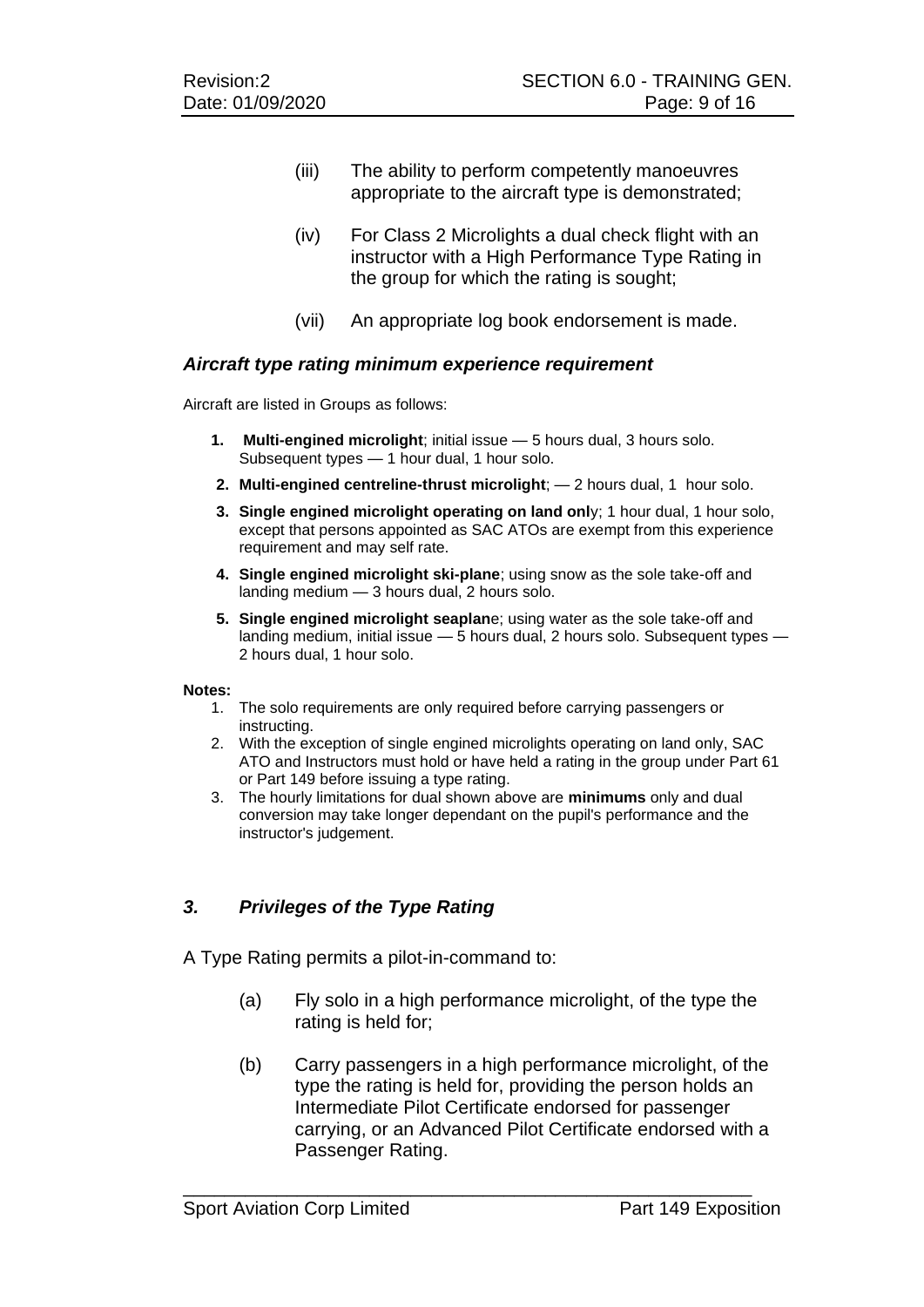## **5. Test Pilot Certificate**

## *1. Object*

- (a) The object of this section is to specify:
	- (i) the requirements for issue
	- (ii) the recent experience requirements
	- (iii) the requirements for renewal; and
	- (iv) the privileges of the Test Pilot Certificate.

## *2. Requirements for issue*

An applicant seeking a Test Pilot Certificate.

- (i) Should be the holder of a Microlight Instructor Certificate; or
- (ii) Should be the holder of a Microlight Advanced Pilot Certificate;
- (iii) Should have a minimum of 150 hours Pilot in Command for the Group Rating of the Microlight Aircraft that the Certificate is to be endorsed for; or
- (iv) Should hold or have held a test pilot approval issued by CAA for testing amateur-built aircraft or have a test pilot certificate issued by an equivalent overseas organisation.
- 2.1 Prior to issue of a Test Pilot Certificate an applicant is required:
	- (a) To attend a test pilot course run by an approved SAC representative with the appropriate test pilot endorsement;
	- (b) To pass a written and practical examination on principles of flight, air and airflow, air resistance, aerofoils, lift and drag, thrust, level flight, gliding, climbing, manoeuvres, stability, control, flutter, performance, and weight and balance;
	- (c) To satisfactorily demonstrate test flight procedures in flight (based on the SAA Flight Test Schedule CAA Form 2118);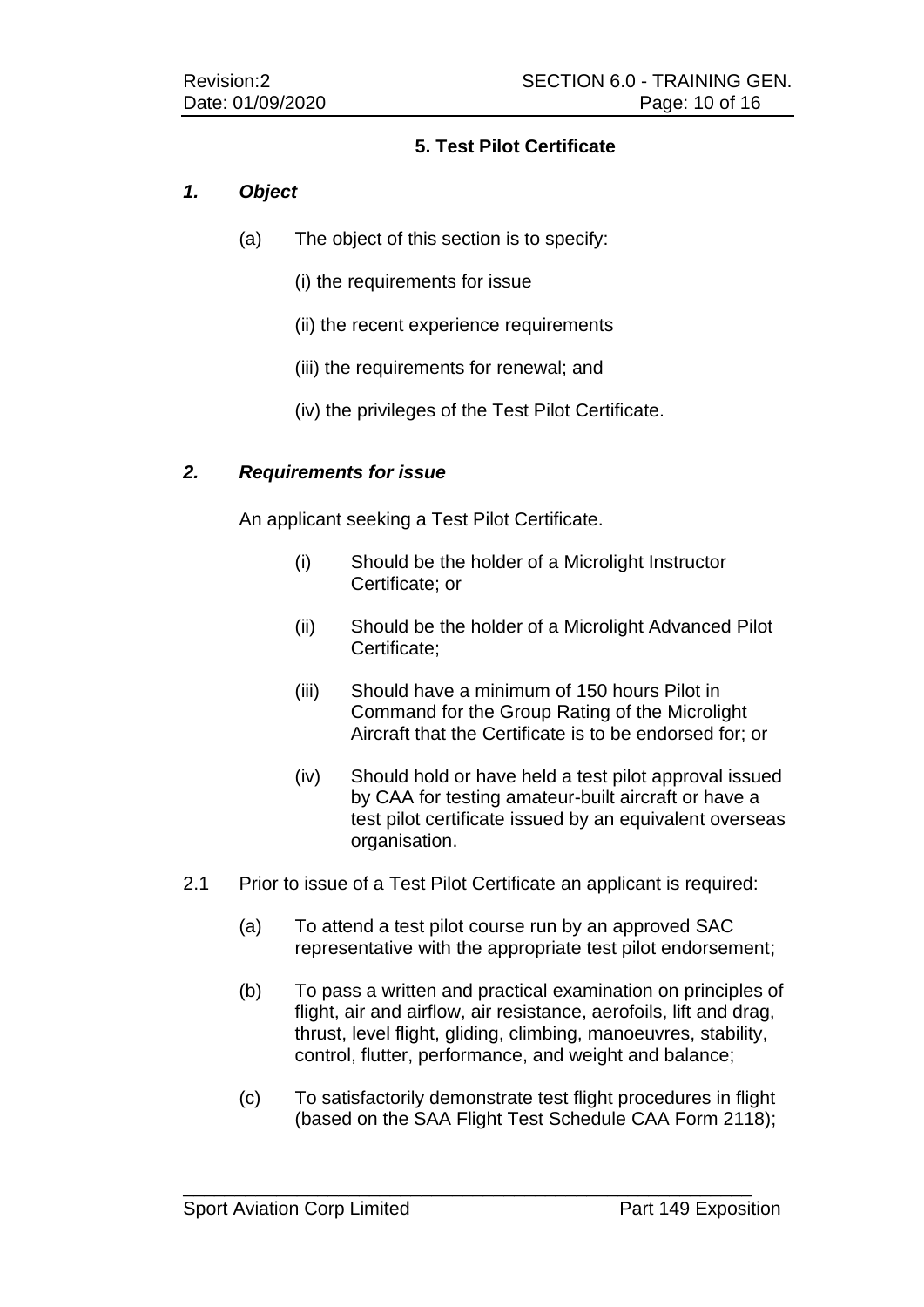- 2.2 The detailed syllabus of examination in the above subject is set out below:
	- (a) Basic Aircraft design
	- (b) Basic Aircraft structures
	- (c) Applied aerodynamics airfoils M.A.C.
	- (d) Principles of aircraft stability
	- (e) Aircraft performance measurements
	- (f) Weight and balance
	- (g) Flutter
	- (h) Powerplant systems
	- (i) Instrument systems
	- (j) Fuel systems
	- (k) Preparation of aircraft for test flight.
	- (l) Safety precautions ground/air
	- (m) Pilot preparation for test flight
- 2.3 Prior to demonstrating flight test procedures for a Test Pilot Certificate an applicant must have completed:–

### **Fixed Wing**

(a) not less than 130 hours in Microlight Aircraft which must include at least 10 hours of cross-country flying, if all experience has been in Microlight Aircraft; or

(b) 150 hours flight time in aircraft of which 20 hours must be in Microlight Aircraft.

### **Rotorcraft**

Helicopters - Refer Section 6.2 Training - Helicopter Gyroplanes - Refer Section 6.3 Training - Gyroplanes

#### 2.4 Fixed Wing

Where the applicant **is the holder** of a valid Flight Instructor Rating - Aeroplane Category A, B or C, they must complete a minimum of 5 hours flight time in Microlight Aircraft before undertaking Microlight Test Flying.

Rotorcraft Helicopters - Refer Section 6.2 Training - Helicopters Gyroplanes - Refer Section 6.3 Training - Gyroplanes

\_\_\_\_\_\_\_\_\_\_\_\_\_\_\_\_\_\_\_\_\_\_\_\_\_\_\_\_\_\_\_\_\_\_\_\_\_\_\_\_\_\_\_\_\_\_\_\_\_\_\_\_\_\_\_

### 2.5 Fixed Wing

An applicant who **does not hold** a current or Valid Flight instructor Rating - Aeroplane Category A, B or C but who has previously held such a rating will be required to complete 10 hours flight time in Microlight Aircraft before undertaking Microlight Test Flying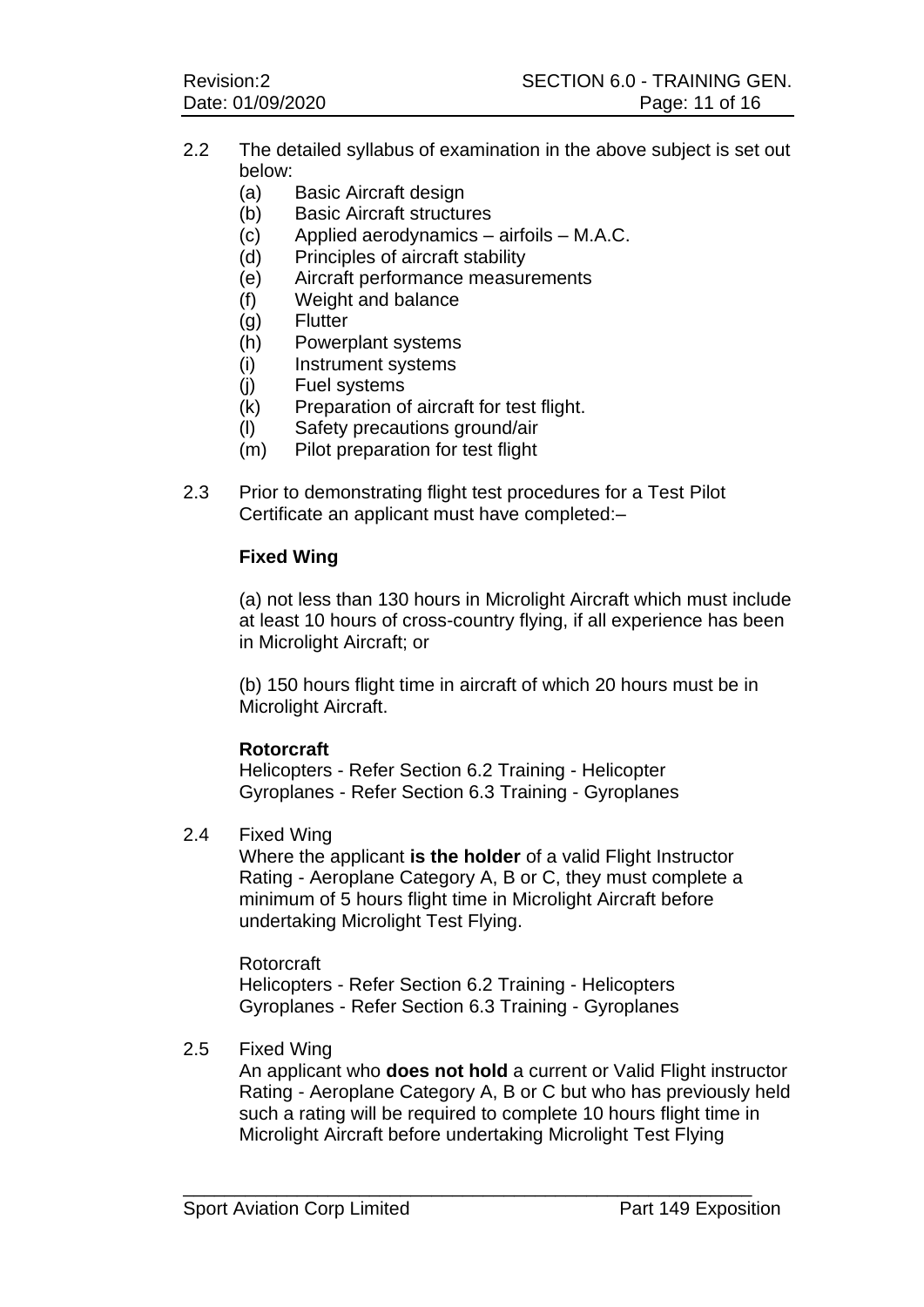### Rotorcraft

Helicopters - Refer Section 6.2 Training - Helicopters Gyroplanes - Refer Section 6.3 Training - Gyroplanes

### *3. Recent Experience Requirements*

- 3.1 The holder of the Test Pilot Certificate must not exercise the privileges of their certificate to act as a test pilot in a Microlight unless:
	- (a Within the immediate preceding 90 days they have carried out at least three takeoffs and landings in a microlight aircraft of the same group, and
	- (b) Within the immediate preceding 24 months he/she has demonstrated to an authorised testing officer designated by the Sport Aviation Corp. their competency to carry out duties appropriate to a Test Pilot Certificate in accordance with the syllabus set out in Sec.6.0 – 5 - 2.2

### *4. Privileges*

4.1 A Test Pilot Certificate authorises the holder to test fly any Microlight that the certificate holder has a group rating for.

## *5. Test Pilot Certificate - Ratings*

- 5.1 All Test Pilot Certificates shall be endorsed with group ratings in accordance with the schedule below.
	- (a) Group A: Valid for the operation of Weight Shift Microlight Aircraft only.
	- (b) Group B: Valid for the operation of Three Axis Control Microlight Aircraft only.
	- (c) Group C: Valid for the operation of Combined Control Microlight Aircraft only.

\_\_\_\_\_\_\_\_\_\_\_\_\_\_\_\_\_\_\_\_\_\_\_\_\_\_\_\_\_\_\_\_\_\_\_\_\_\_\_\_\_\_\_\_\_\_\_\_\_\_\_\_\_\_\_

(d) Group G: Valid for the operation of Microlight Gyroplanes only.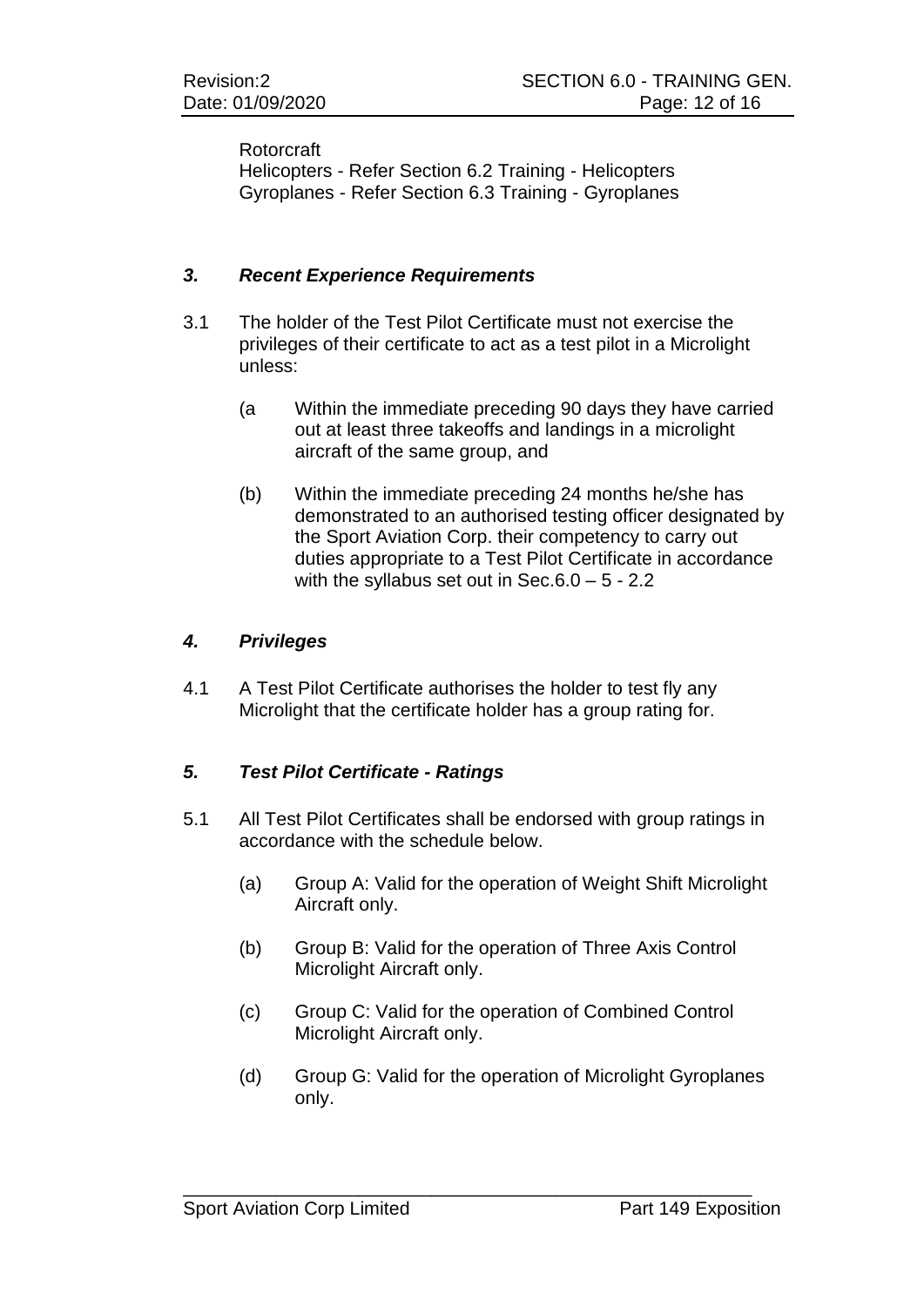- (e) Group H: Valid for the operation of Microlight Helicopters only.
- (f) Group P: Valid for the operation of Powered Paragliders only.
- (g) Group J: Valid for the operation of Microlight Jet Packs only.
- (h) High performance Microlights of all the above groups are subject to type ratings. Refer Sec. 6.0 - 4.

## *6. Test Pilot Certificate – Validity*

6.1 Test Pilot Certificates shall be valid for 2 years from date of issue and renewed automatically providing the recent experience requirements remain valid.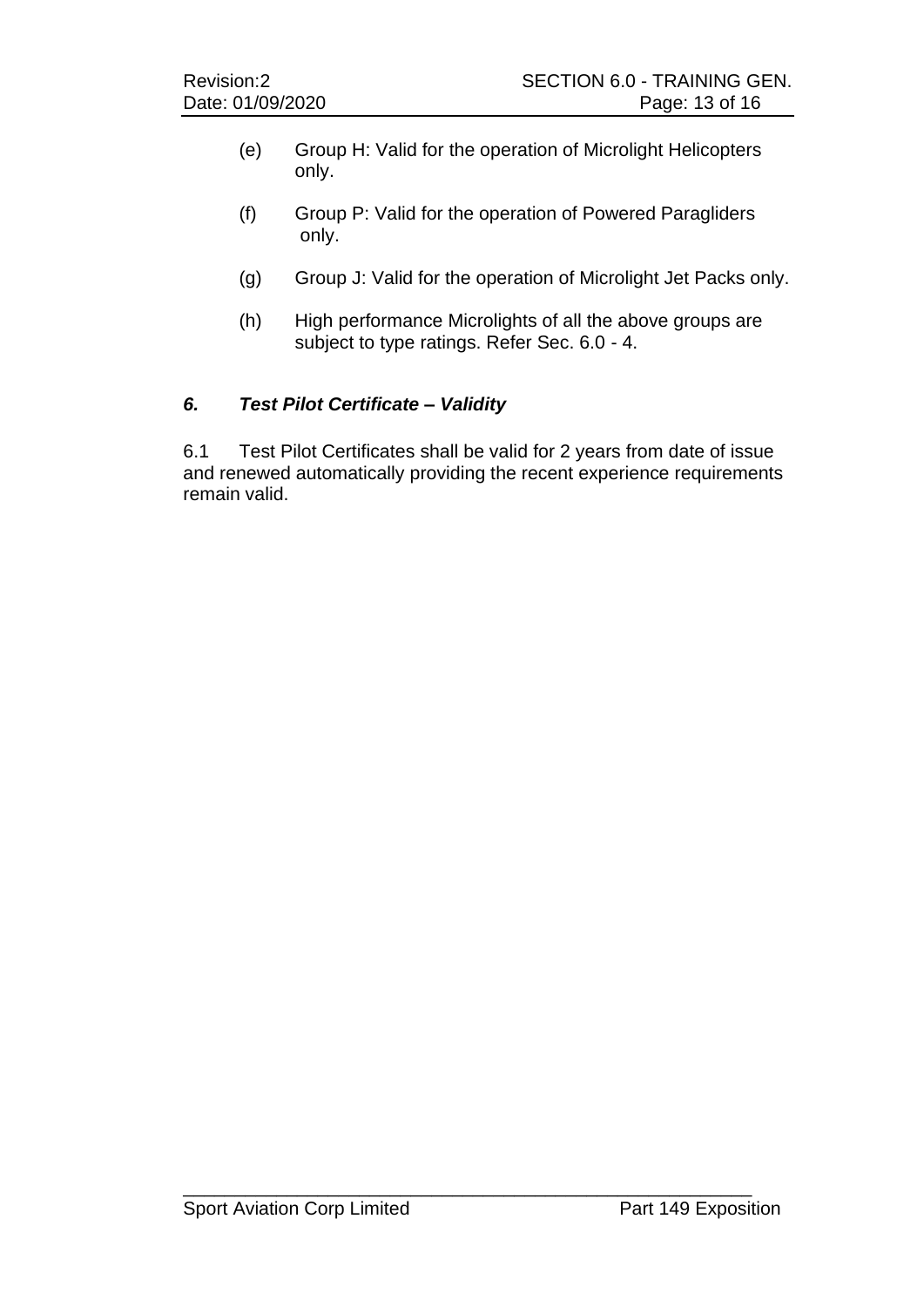## **6. Flight Radiotelephone Operator Certificate**

### *1. Object*

- (a) The object of this section is to specify:
	- (i) the requirements for issue
		- (ii) the privileges of the Flight Radiotelephone Operator Certificate.

## *2. Requirements for issue*

An applicant seeking a Flight Radiotelephone Operator Certificate should have a current Flight Crew Certificate issued by a Part 149 Aviation Recreation Organisation.

- 2.1 Prior to issue of a Flight Radiotelephone Operator Certificate an applicant is required:
	- (a) To pass a written and practical examination based on the curriculum in 2.2;
	- (b) To demonstrate competency in the use of aircraft radiotelephones and radiotelephone procedures.
- 2.2 The detailed curriculum for a Flight Radiotelephone Operator Certificate is set out below:
	- (a) Controls Correct manipulation and adjustment of the controls of an aeronautical radiotelephone transceiver.
	- (b) Communication Transmission and reception of spoken messages competently and in accordance with prescribed procedures.
	- (c) Practices Knowledge of approved aeronautical radiotelephone practices and procedures.

- (d) Rules Knowledge of rules which are pertinent to the duties, responsibilities and privileges of the flight radiotelephone rating.
- (e) General radiotelephony procedures Language to be used, word spelling, transmission of numerals, procedure words and phrases, time system, establishment of communications, frequencies to be used, failure of communications, identification of service, radiotelephony call signs of aircraft, procedures for exchange of messages, corrections and repetitions tests, readability scale.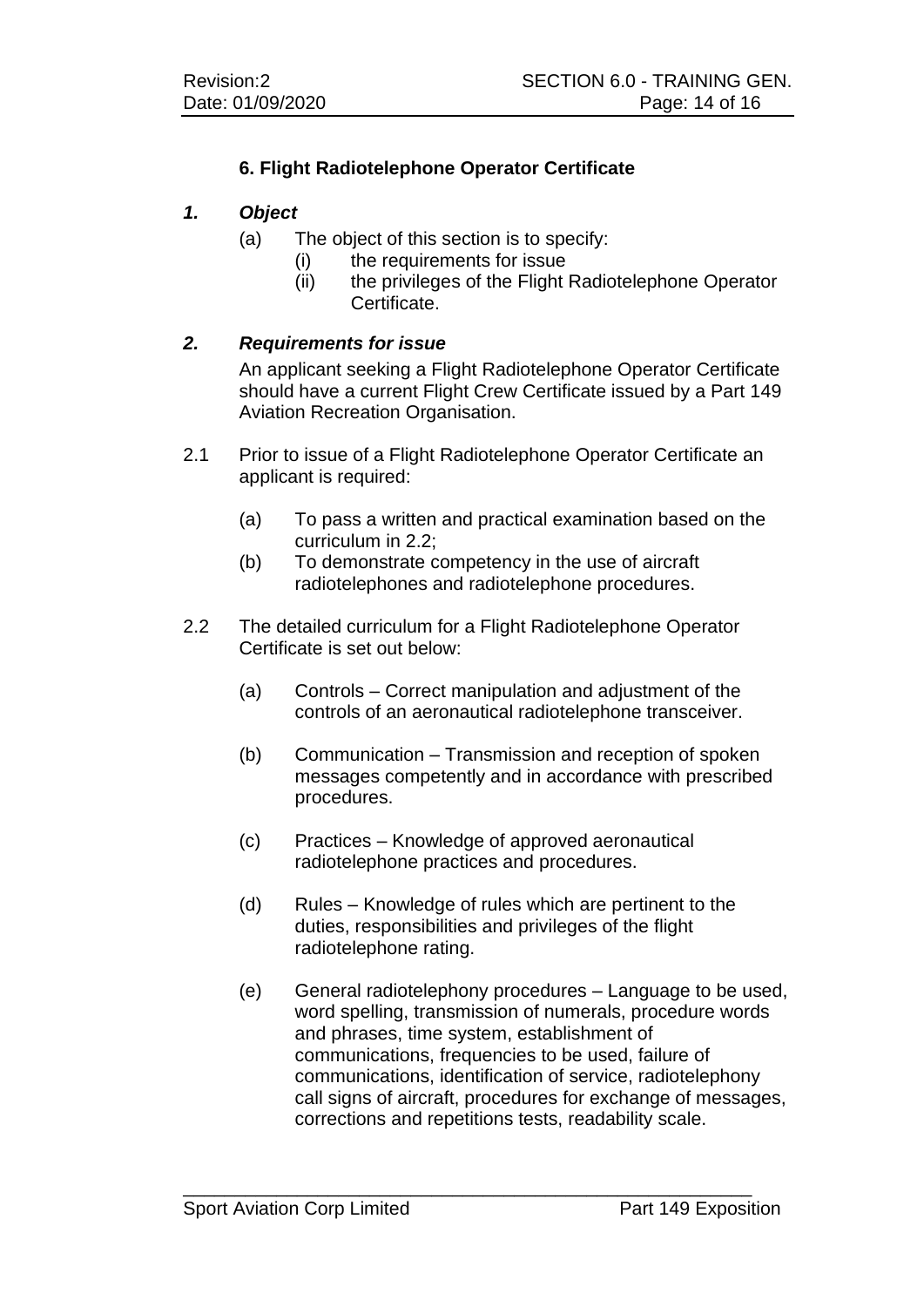- (f) Distress and urgency communications Definitions, distress and urgency signals; distress communications; action by the aircraft in distress, imposition of silence, action by all other stations, termination of distress communications, urgency communications; action by aircraft reporting an urgency condition.
- (g) Phraseology and procedures Standard radiotelephony phraseologies and procedures for all VFR operations, takeoff, approach, and landing, at both Air Traffic Controlled Aerodromes and Flight Service Aerodromes, and en route.

### **Note;**

Where the applicant is the holder of a Flight Radio Telephone Operator (FRTO) rating then this is acceptable as a pass in the SAC flight radiotelephony written examination.

(Reference: AC61-1.3 Page 21)

## *3. Recent Experience Requirements*

A Flight Radiotelephone Operator Certificate will remain current as long as the Flight Crew Certificate issued by a Part 149 Aviation Recreation Organisation also remains current.

## *4. Privileges*

A Flight Radiotelephone Operator Certificate authorises the holder to operate an aeronautical radiotelephone transceiver while operating an aircraft under their Part 149 Flight Crew Certificate.